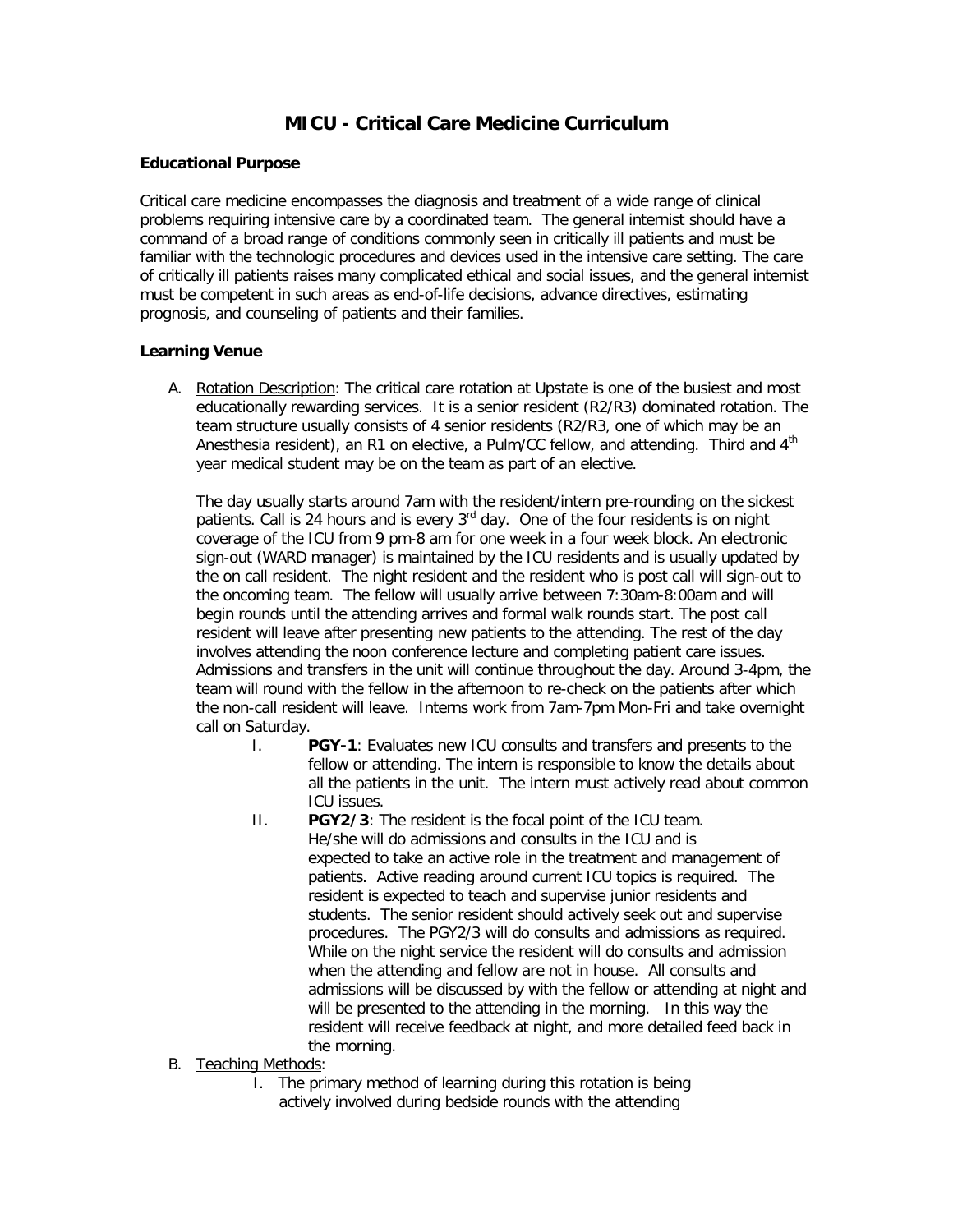and fellow doing direct patient care. The attending and fellow will give lectures on severe sepsis, ventilator management, weaning from mechanical ventilator and other topics.

#### II. Unique learning opportunities:

-Basic Ventilator Management and Weaning

- -Primary Interpretation of Tests
	- 1) Hemodynamic monitoring
	- 2) Pulse oximetry
	- 3) Telemetry monitoring
- **-**Ordering and Understanding Tests
	- 1) Bronchoscopy
	- 2) Computed tomography, magnetic resonance imaging of chest, abdomen, brain
	- 3) Echocardiography
	- 4) Electroencephalography
- -End of life issues
- III. Patient characteristics: Expect to see patients age 18 years and up usually with medical related issues and

occasional post surgical patients.

- IV. Mix of disease/Core topics
	- Acute abdominal pain
	- Acute chest pain
	- Acute intoxication
	- Acute liver failure
	- Acute renal failure
	- Altered mental status, coma
	- Antibiotic management
	- ARDS
	- DKA
	- Delirium Tremens
	- Hypotension, shock
	- Life-threatening arrhythmia
	- Massive gastrointestinal bleeding
	- Massive hemoptysis
	- Morbid Obesity
	- Multi Organ Failure Syndrome
	- Obstructive Sleep Apnea
	- Overdoses
	- Pulmonary Hypertension
	- Respiratory distress or failure mechanical ventilation/non-invasive
- positive pressure ventilation
	- Septic Shock
	- Severe hypertension
	- Severe Sepsis
	- Status epilepticus
	- Various malignancies
	- Rational use of fluids and vosapressors
- VI. Procedure Skills
	- Advanced cardiac life support
	- Arterial puncture for arterial blood gas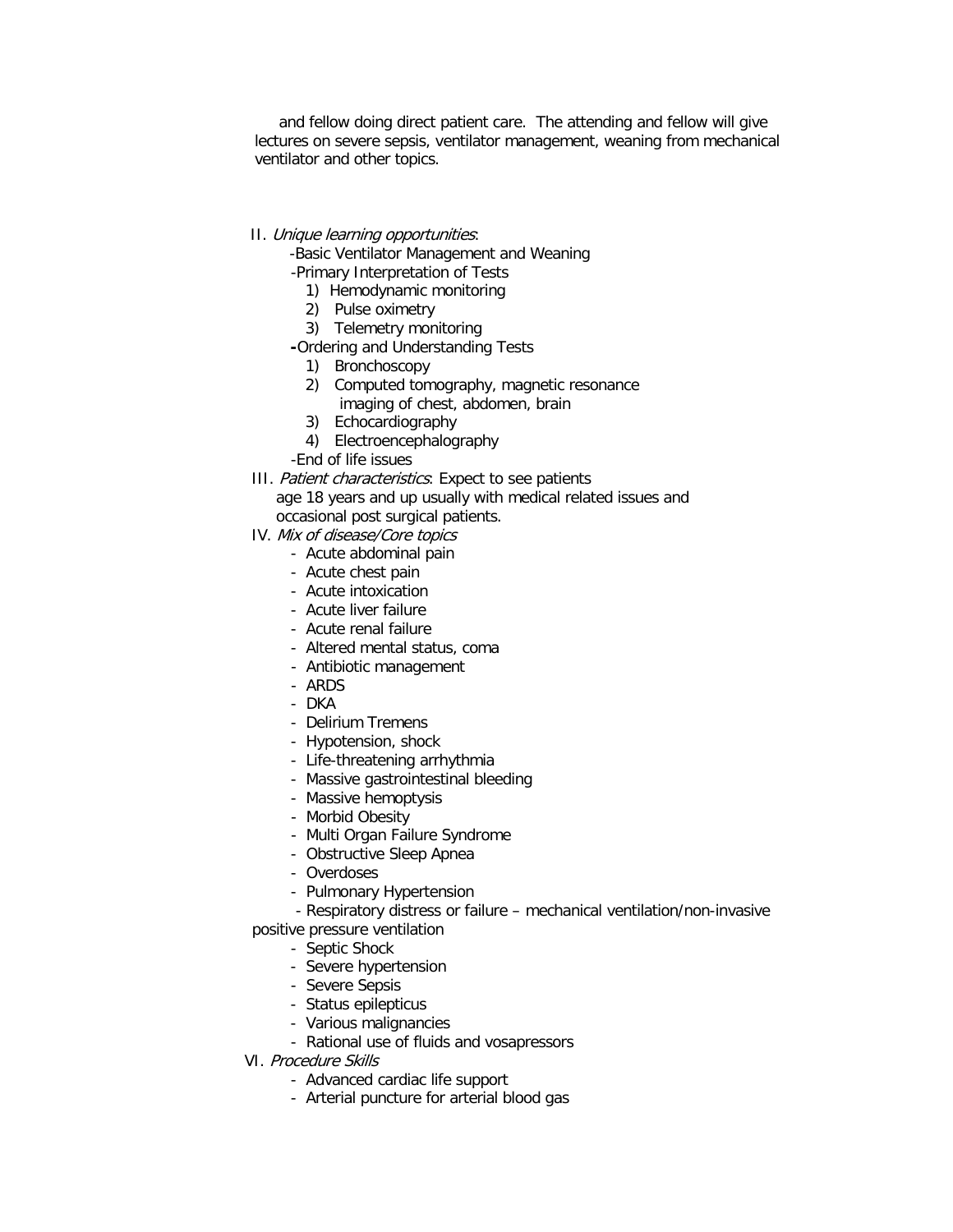- Mechanical ventilation (basic)
- Placement of arterial and central venous lines
- Placement of nasogastric tube
- Lumbar puncture
- External cardiac pacing
- Thoracentesis
- Paracentesis
- Insertion of temporary pacemaker (optional)
- Placement of endotracheal tube (optional)
- Placement of pulmonary artery catheter and it's utility (optional)
- Use of Ultrasound for the placement of central line and to guide thoracentesis and paracentesis

#### **Recommended Reading**

- Marino, P. L. (1998) The ICU Book,  $3^{rd}$  edition. This book is dated but contains useful principles and physiology about ICU related issues.
- [www.thoracic.org/criticalcare/](http://www.thoracic.org/criticalcare/) is an excellent online resource for practice guidelines, treatment algorithms, hemodynamic monitoring and the unique ethics of the ICU.
- Up to date

#### **Evaluations**

Evaluations are based on the six core competencies. The intern/resident is evaluated by the Attending based on these attributes using an online evaluation system, E-Value. All residents should seek clear guidelines and expectations for reporting and learning at the beginning of their rotation. Residents should also seek verbal feedback after their first week.

#### **Rotation-Specific Competencies**

- 1) Patient care: At the end of the rotation the resident should be able to appropriately manage and triage very ill patients. They should be able to distinguish patients that require an intensive setting vs. one that can be managed on a floor.
- 2) Medical Knowledge: Be familiar with and able to interpret hemodynamic monitoring devices and the initial workup and management of the core topics listed above.
- 3) Professionalism
- 4) Interpersonal and communication skills: Be able to communicate and interact with other health care personnel. Fundamental in the ICU is an understanding of end of life care and the legal/ethical implications of care or withdrawal of care. Residents need to be effective and empathetic communicators with patients and their families.
- 5) Practice-based learning: Be able to use the necessary tools to find the most effective and proven management plans for their patients.
- 6) Systems based practice: Be able to utilize high tech services in a cost effective manner. Additionally residents will need to work closely with extended care providers, knowledgeable nursing staff, respiratory therapy and hospital administration.

Reviewed & Revised by: Robert J. Lenox, MD Date Revised: May 31, 2013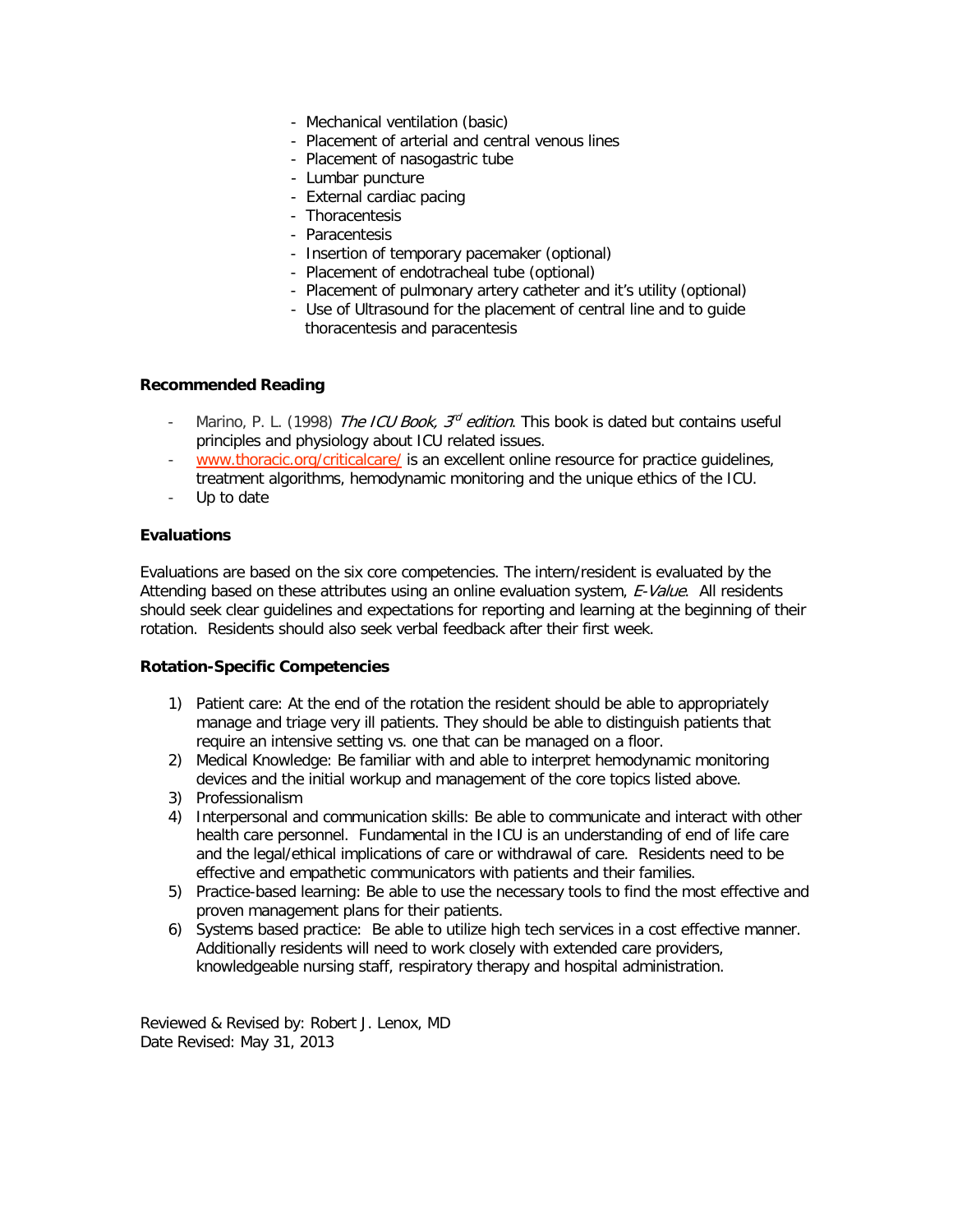# **Medical ICU Residents & Fellows Expectations**

# **Day team:**

# **MICU Consult / Admissions:**

Ensure there is a consult placed in EPIC by the consulting service (ED / any other service). Patient should be seen within 30 minutes of the consult either by the resident or the fellow. Should present the patient immediately to:

- your fellow (or attending  $-$  if fellow is in clinic) from  $8am 5$  pm
- On call fellow after 5 pm 8am
- If you cannot reach the fellow, page the attending.

8 am – 7 pm: Admissions go to on call team (team holding the consult pager) Bounce back: Can be readmitted to the same MICU team if the attending or the fellow who took care of the patient before are on service

On acceptance or rejection: there should be documentation / note by the resident with the reasoning for rejection. If accepted – admission orders should be done immediately and H&P should be done as soon as possible.

Respiratory / Pulmonary Management from other ICU's: Should be seen by MICU. Respiratory / Pulmonary Management from step down units: Should be seen by Pulmonary

# **Outside Hospital - Incoming Transfers:**

Incoming transfers should be admitted under the attending on call

# **In Hospital Transfers:**

ICU - to - ICU: Should go through attending - attending

ICU - to - Medicine team:

-Fellow presents the patient to Medicine team attending

-Transfer orders should be done immediately on acceptance by the Medicine team

-Transfer Summary should be done by the residents the same day.

# **ICU Rounds:**

Residents should take care of the orders during the rounds.

Consults should be done either during the rounds or immediately after the rounds based on the urgency.

Ventilator Changes can be made by the fellow / attending. Orders should reflect the changes and should inform the respiratory therapist.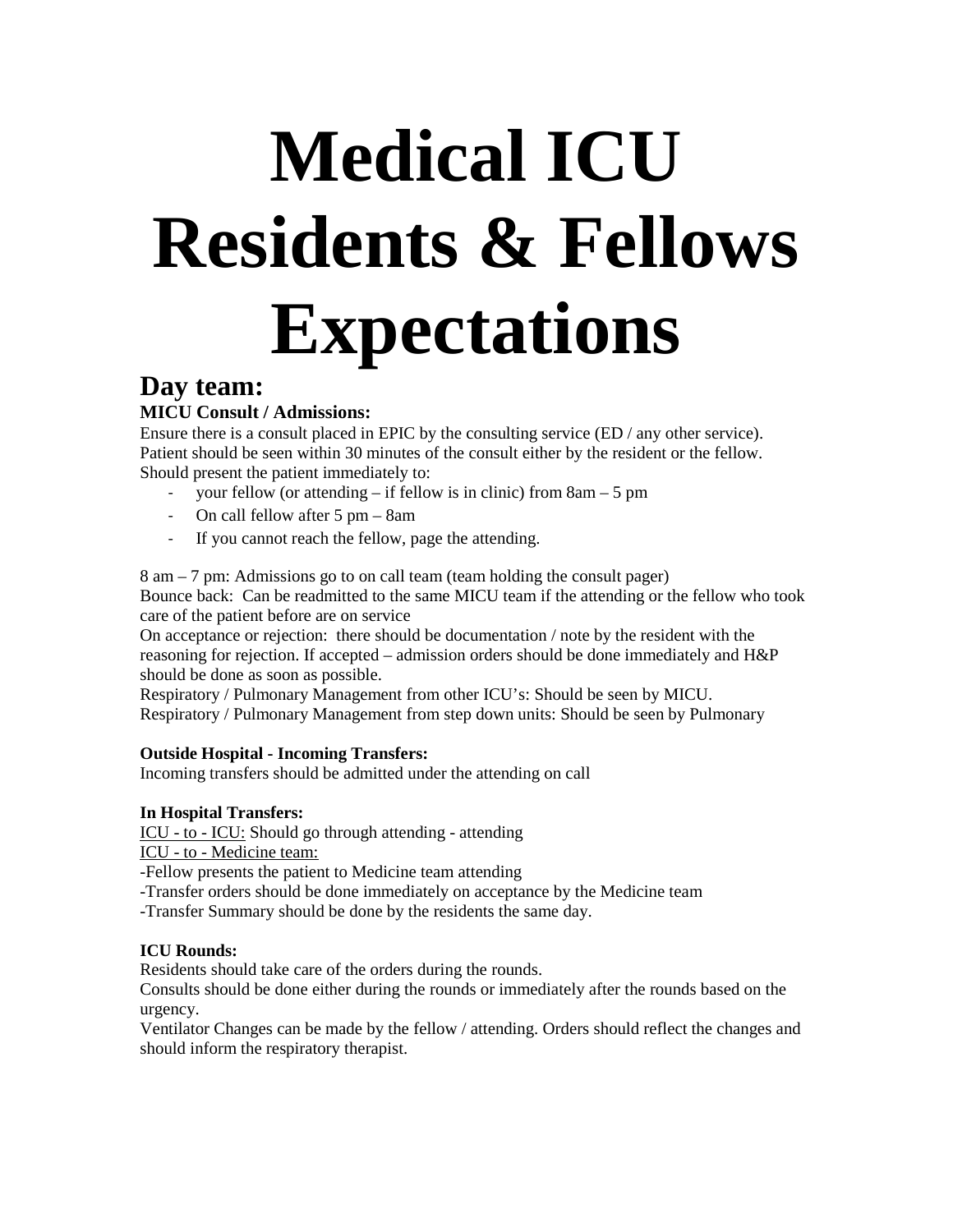# **Deaths:**

Death note by resident / fellow is mandatory (whoever pronounces) Death Certificate should be signed the same day (whoever pronounces)

## **Procedures:**

Requires in-room supervision if the proceduralist is not certified.

Consent should be obtained unless its emergent.

Check with the bedside nurses for any policy before starting the procedure (example: transduction / manometry prior to vein dilation for central line)

# **Multidisciplinary ICU Conference:**

It is mandatory for the MICU residents to attend the conference unless there is a patient care emergency.

Residents should present per assigned schedule.

Residents should discuss the case with their respective attending or fellow prior to the presentation

# **ICU notes:**

Use the ICU template Assessment Plan:

- Organ system based stepwise documentation is preferred
- Should reflect the decisions made during the presentation / rounds (rather than copy pasting the previous note), should include all the lab abnormalities – medical terminology.
- Residents should document whom they discussed with or presented to. (Attending / fellow)
- Notes should be done before 7 pm. If not able to finish the notes on time, please notify your fellow or attending

# **Night Team:**

# **MICU Consult / Admissions:**

Ensure there is a consult order by the consulting service (ED / any other service) in EPIC. Patient should be seen within 30 minutes of the consult either by the resident or the fellow. Resident should present the consults immediately to the on call fellow (irrespective of the diagnosis)

If fellow cannot be reached, residents should page the on call attending. (For emergencies  $\&$  sick patints)

On acceptance or rejection: there should be documentation / note by the resident with the reasoning for rejection. If accepted – H&P should be done as soon as possible.

Any unexpected change in goals of care (in the middle of the night) or hemodynamic status or ventilator changes or procedure difficulty or death should be notified to the fellow on call.

## 7 pm – 8 am:

- Attending of record for the overnight admissions should be attending on call
- However patients can be admitted to either of the teams (MICU 1 or MICU 2 WITH ATTENDING OF RECORD BEING ONE PERSON – WHOEVER IS ON CALL AND THE NOTE SHOULD BE ASSIGNED TO THE ATTENDING OF RECORD), preferably sicker on presentation should be admitted to team with attending on call.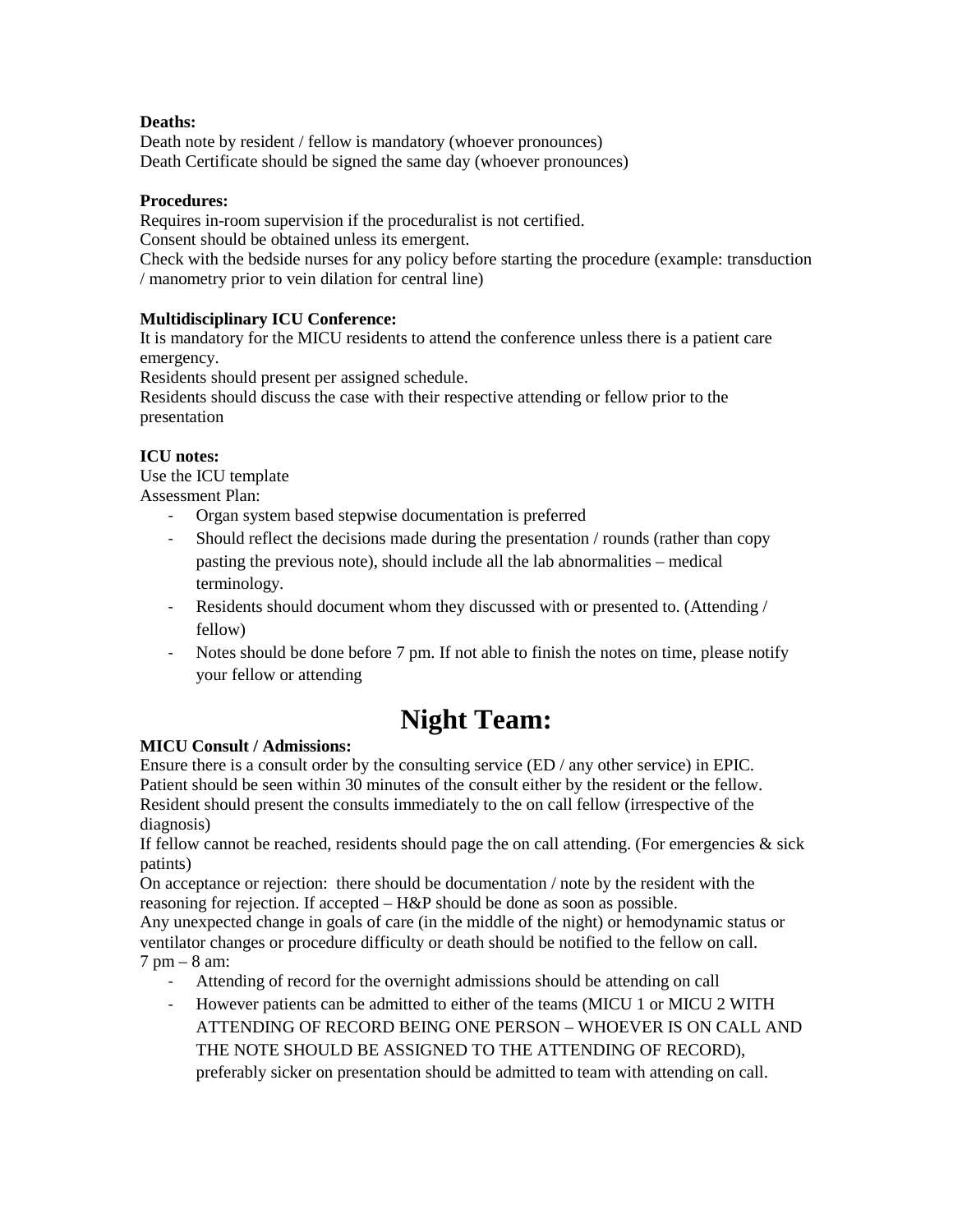- Bounce back: Can be readmitted to the same MICU team if the attending or the fellow who took care of the patient before are on the service
- In the following morning at 8 am, the attending of record should be changed to the team attending and the H&P should be reassigned to the team attending (if the team attending is not the same as on call attending)

Respiratory / Pulmonary Management from other ICU's: Should be seen by MICU. Respiratory / Pulmonary Management from step down units: Should be seen by Pulmonary Sunday Overnight Admissions and Rejections: -Admissions should be assigned to the attending on call.

-Rejections should be assigned to the next day on call attending.

#### **In Hospital Transfers:**

ICU - to - ICU: Should go through attending – attending

#### **Deaths:**

Death note by resident is mandatory (whoever pronounces) Death Certificate should be signed the same day (whoever pronounces)

#### **Procedures:**

Requires in-room supervision if the proceduralist is not certified.

Consent should be obtained unless its emergent.

Check with the bedside nurses for any policy before starting the procedure (example: transduction / manometry prior to vein dilation for central line)

#### **ICU notes:**

Use the ICU template

Assessment & Plan: Should reflect the decisions made during the presentation, should include all the lab abnormalities – in medical terminology

Residents should document the fellow / attending name that they discussed with or presented to.